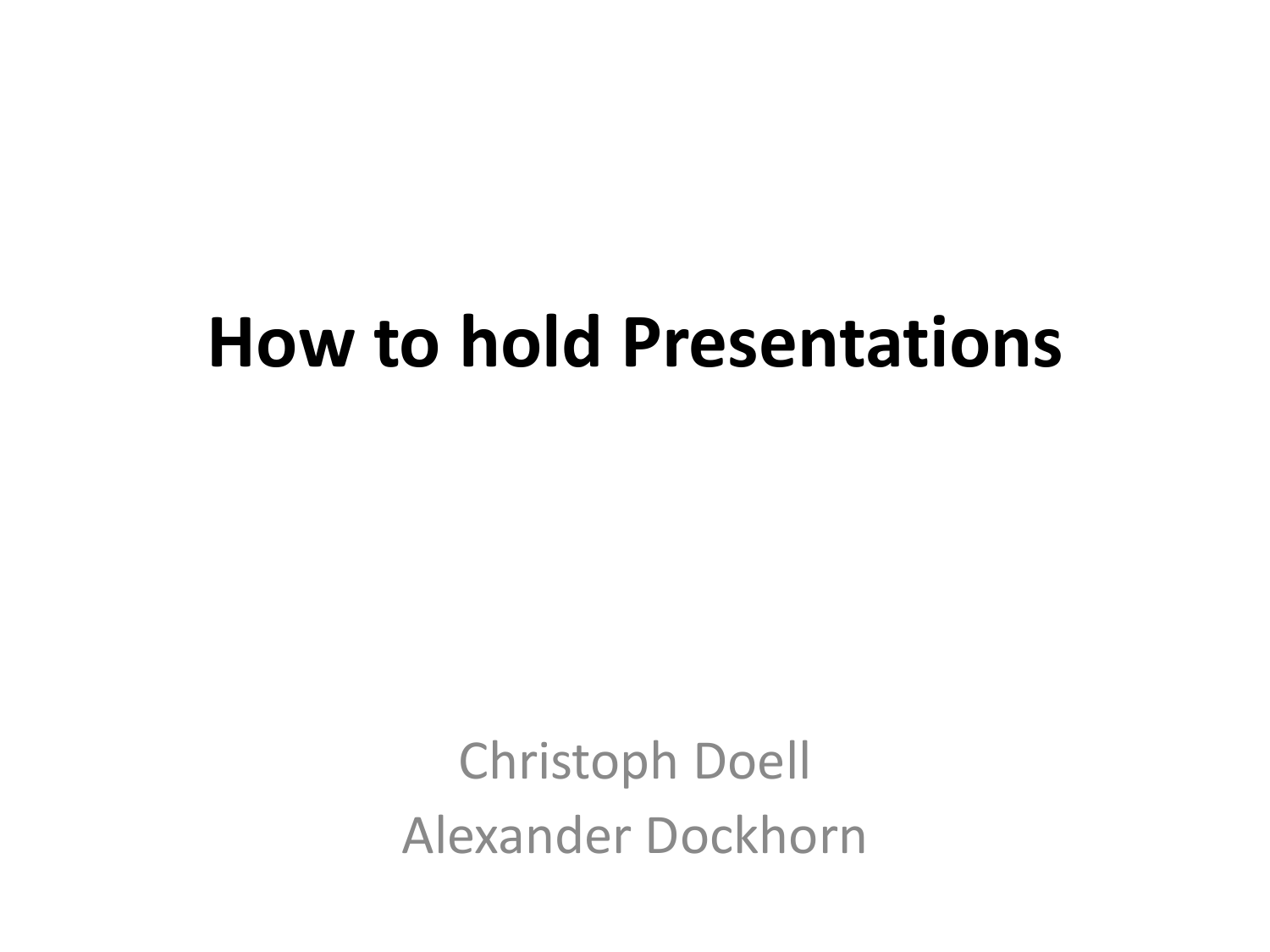## Problem

- Students
	- have to present in seminars
	- have to present their final thesis
	- lack background information
	- lack scientific background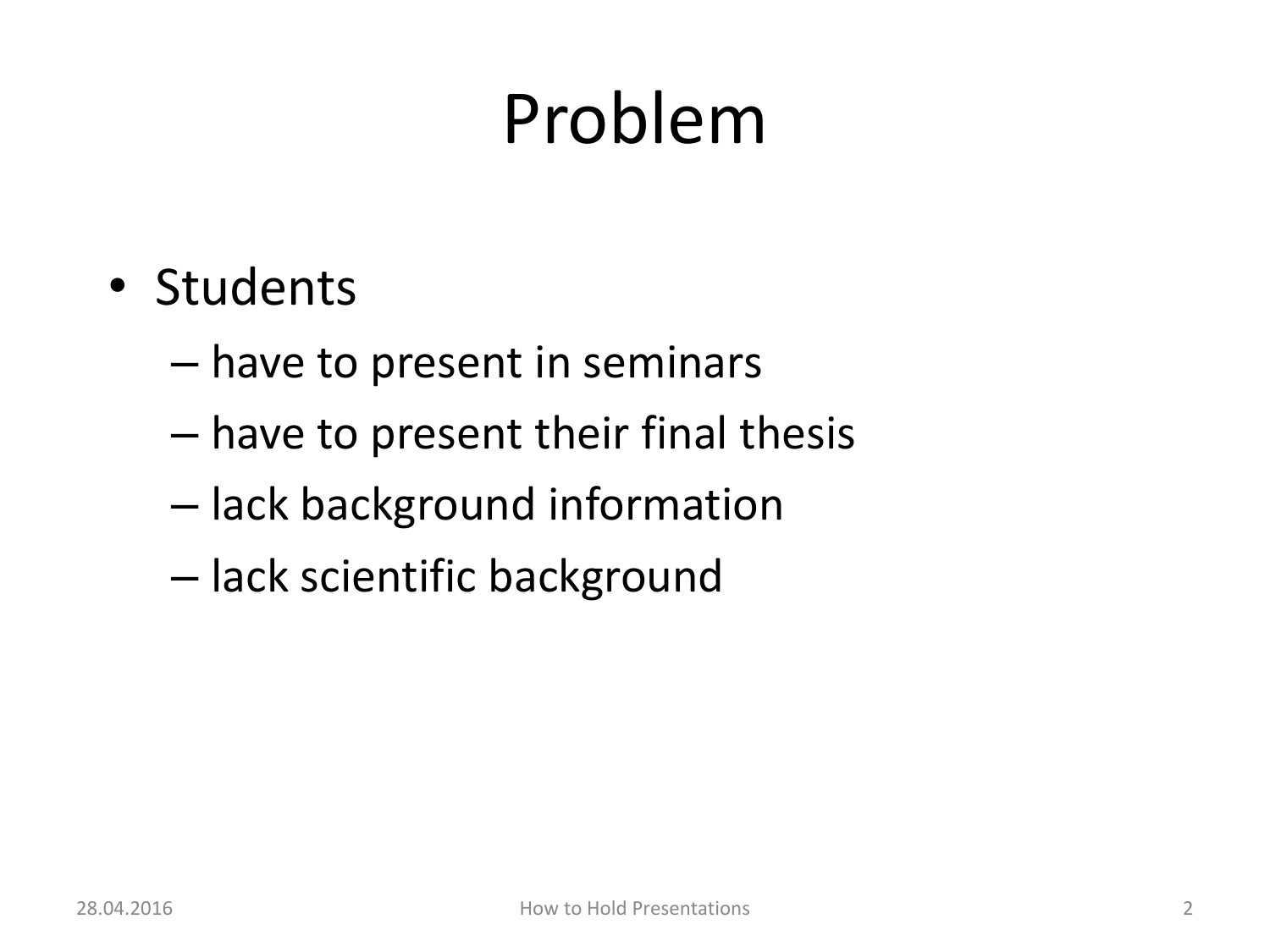# Agenda

- Presentation Goals
- Presentation Structure
- Slide Structure
- Correct Facts
- References
- Plagiarism
- Conclusion

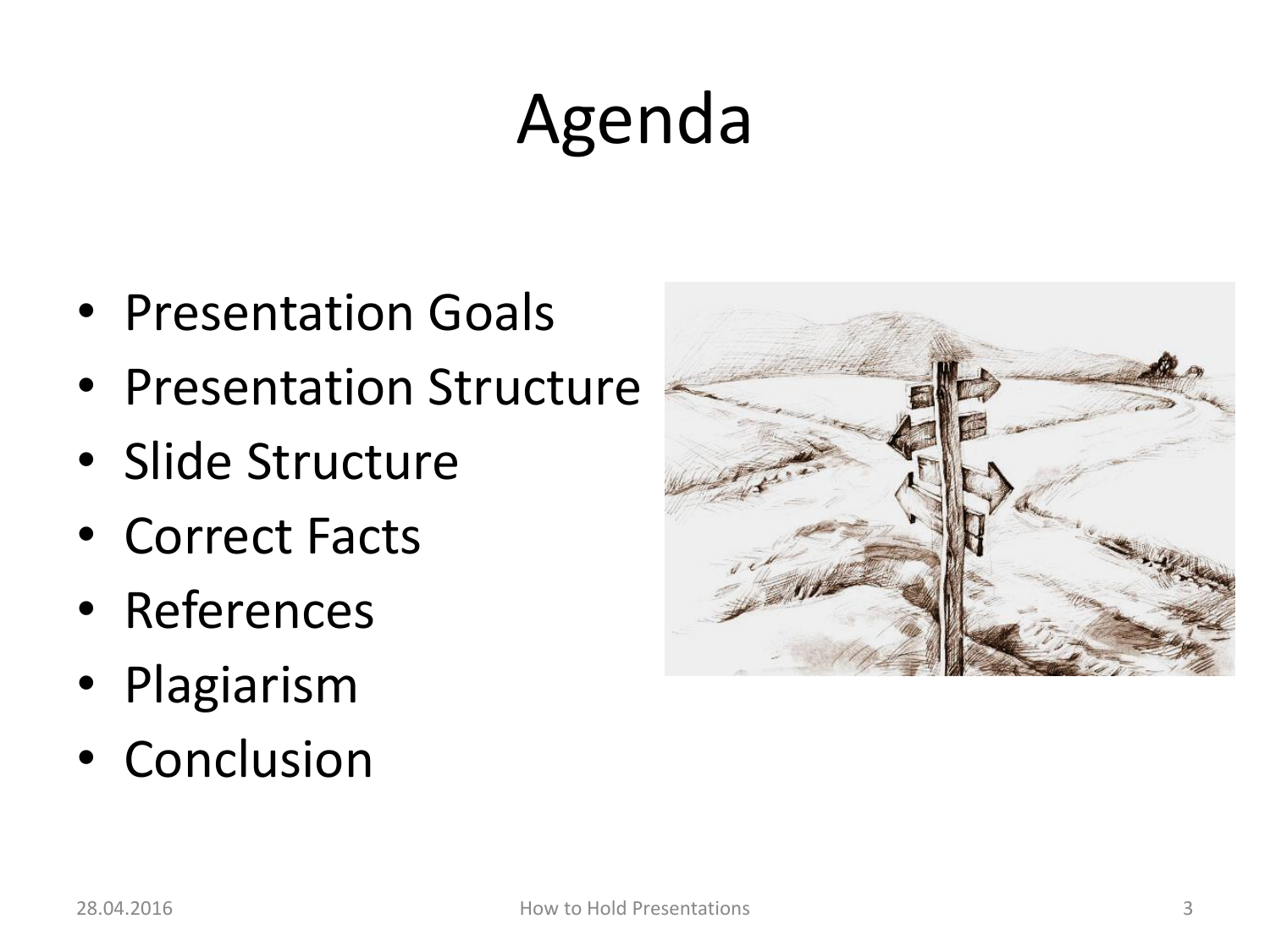### Presentation Goals

• Grow Curiosity in the Audience

– Give basic understanding

- Motivate and Explain the Problem
- Explain the Solution
	- What is special compared to other solutions?
- Do not give every detail!
- Details are in the paper or the references!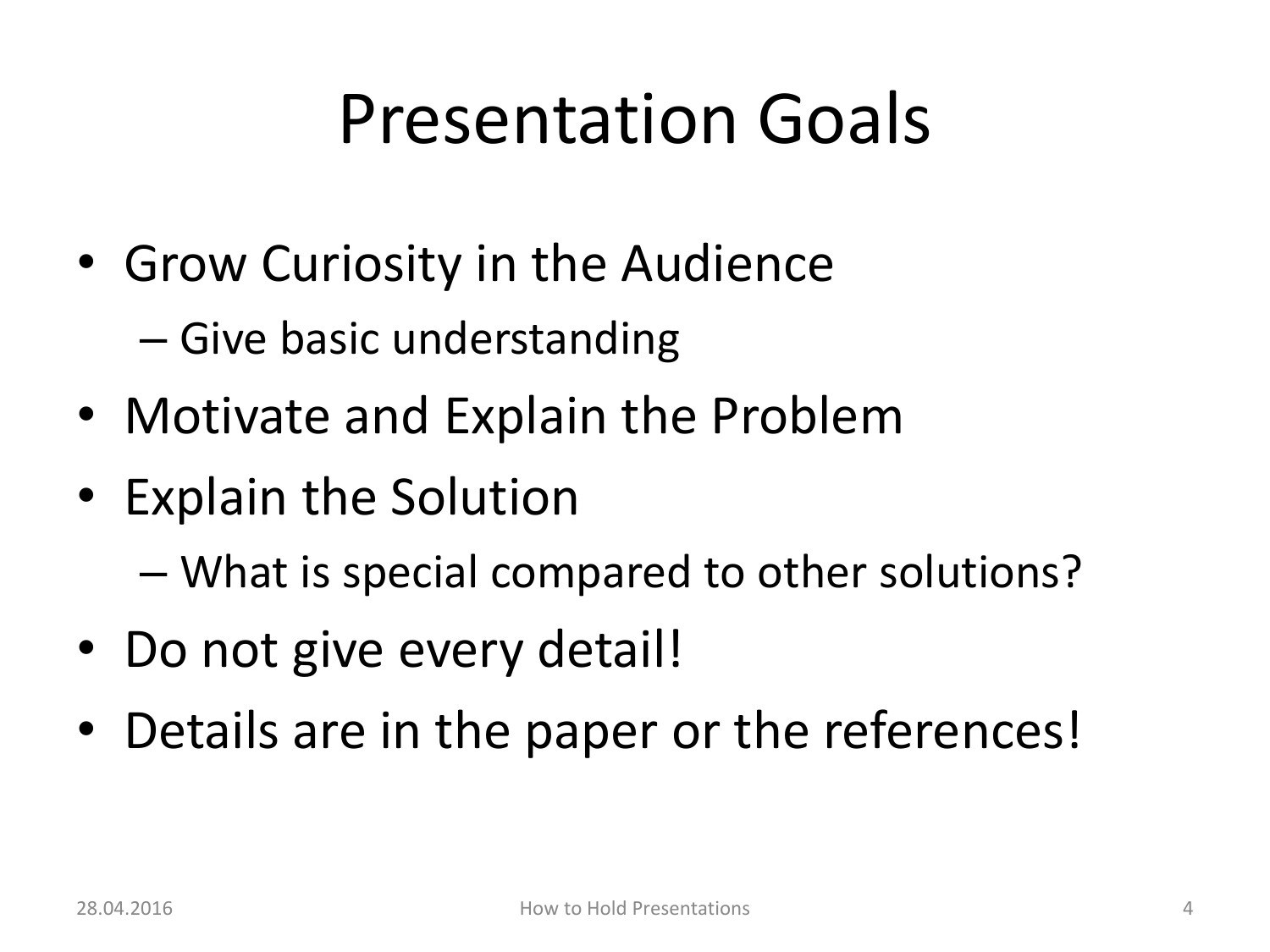### Slide Structure

- Content (What should be in, what should not)
- Slides in General
	- Headlines, Footlines, Date
	- Page Numbering
	- Formulas
	- Pictures
	- Tables
	- Use Bullet Points!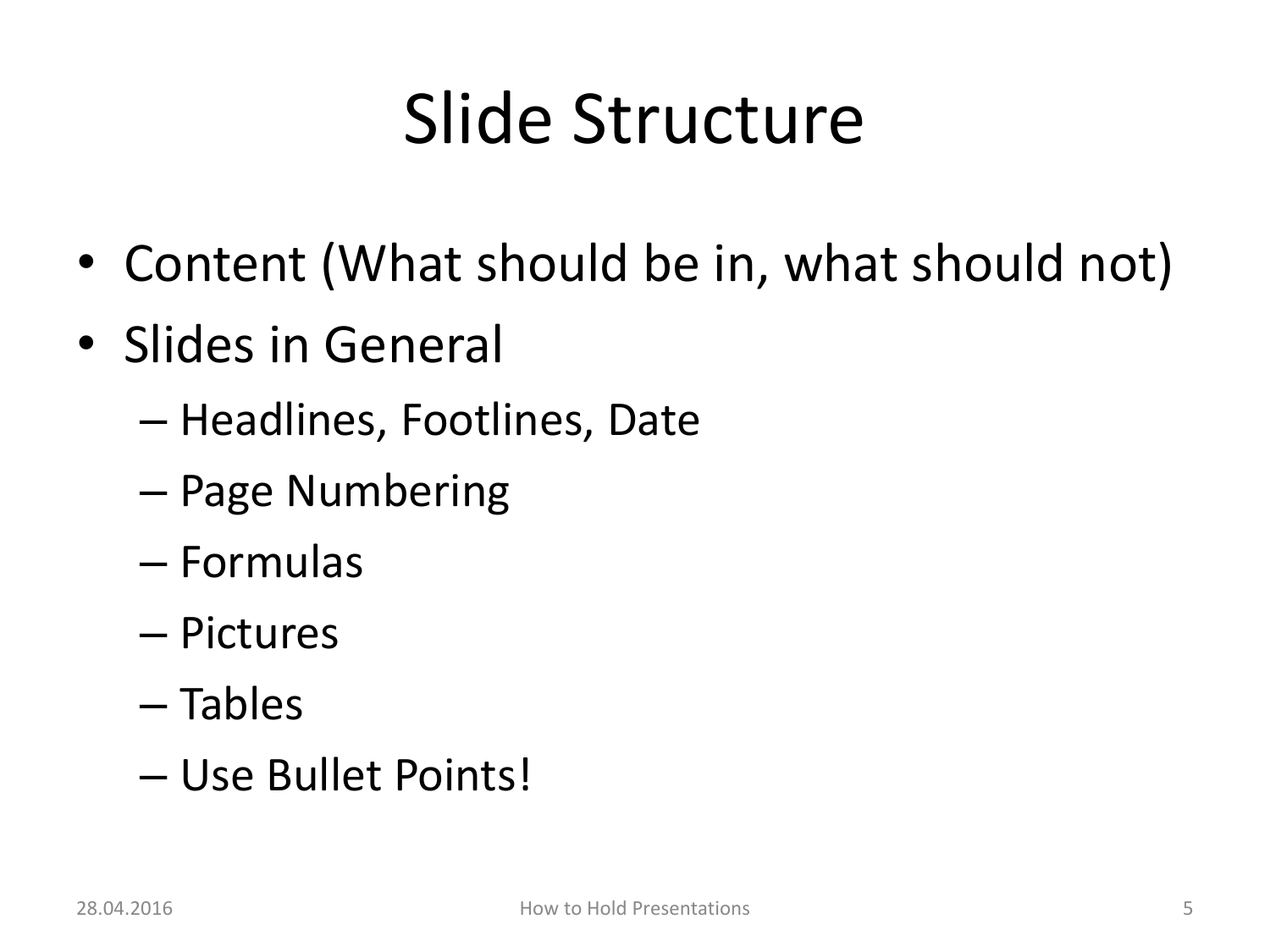#### Presentation Structure

- Motivation (Why do you work on this?)
- Introduction (What background is needed?)
- Methods (How do we solve it?)
- Evaluation (How to verify our solutions?)
- Results (Show, Explain and Interpret)
- Conclusions (Relate solutions to problem)
- Future Work (What are open questions?)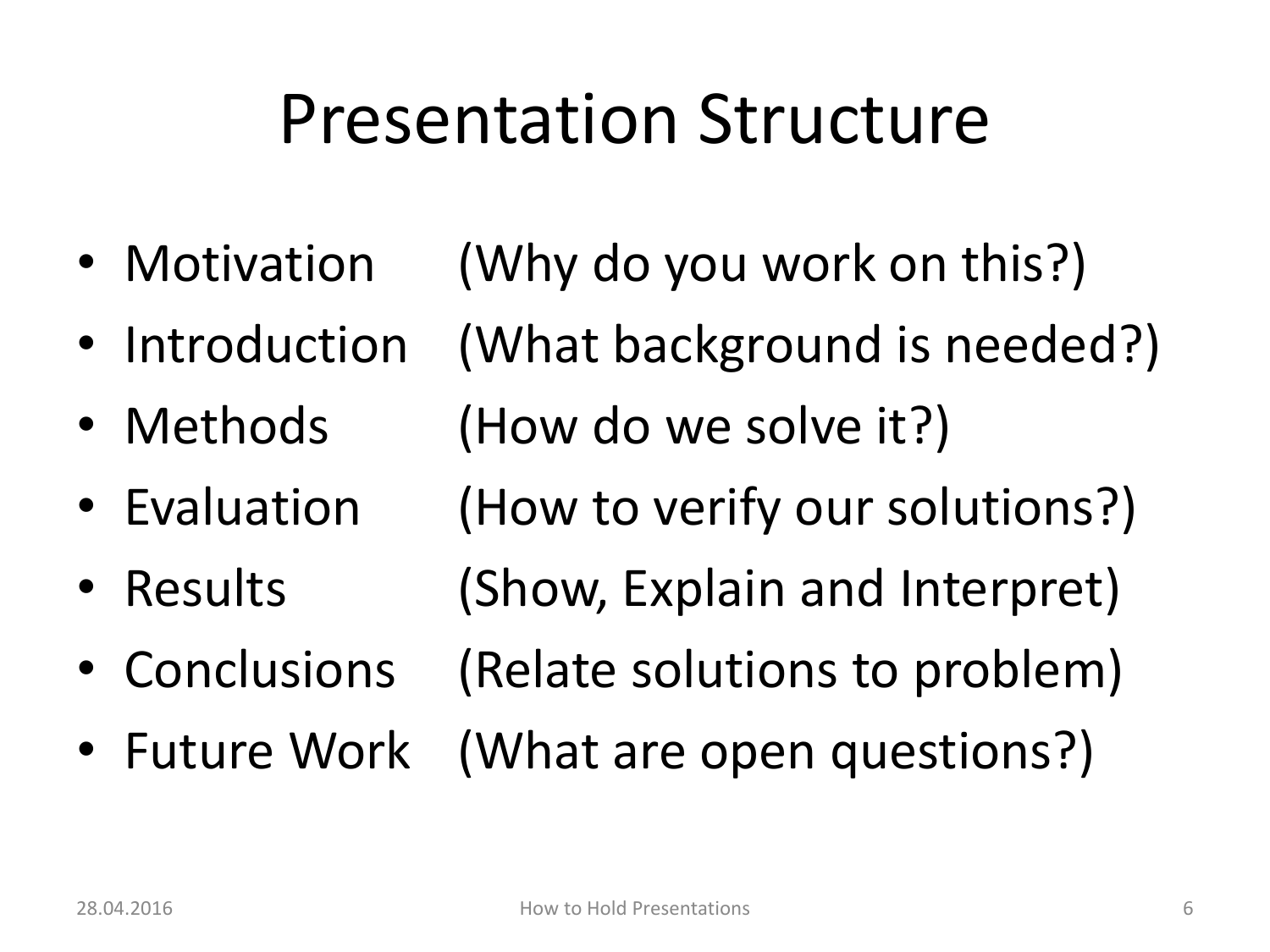#### Correct Facts

- Check your facts!
- Mind the audience

– give background information first

- as much as needed
- as few as possible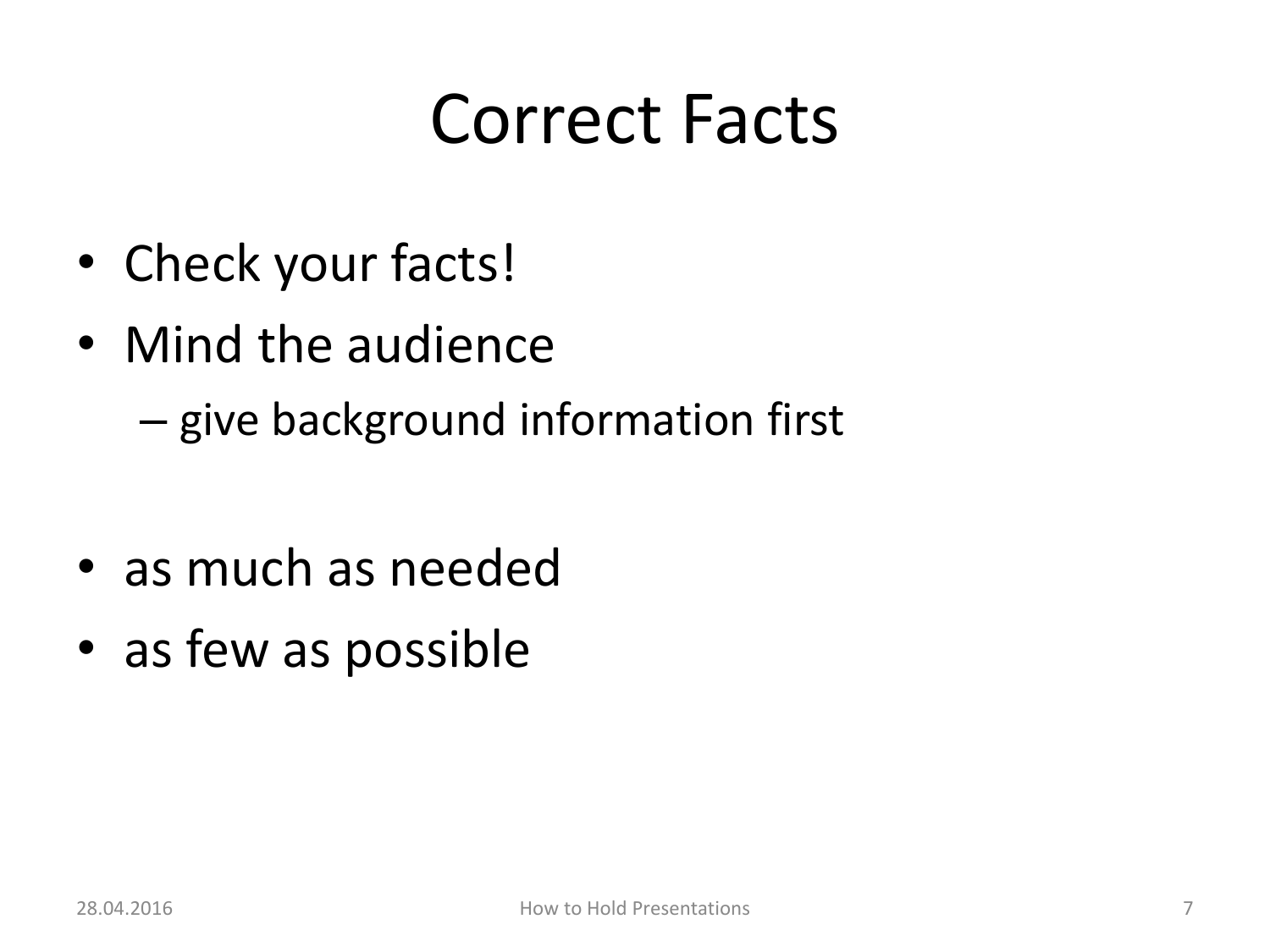### References

- For people interested in details
- For yourself (you are not expert in everything)
- Give credit to original authors

- Include all used references!
	- If you have many: mark appropriate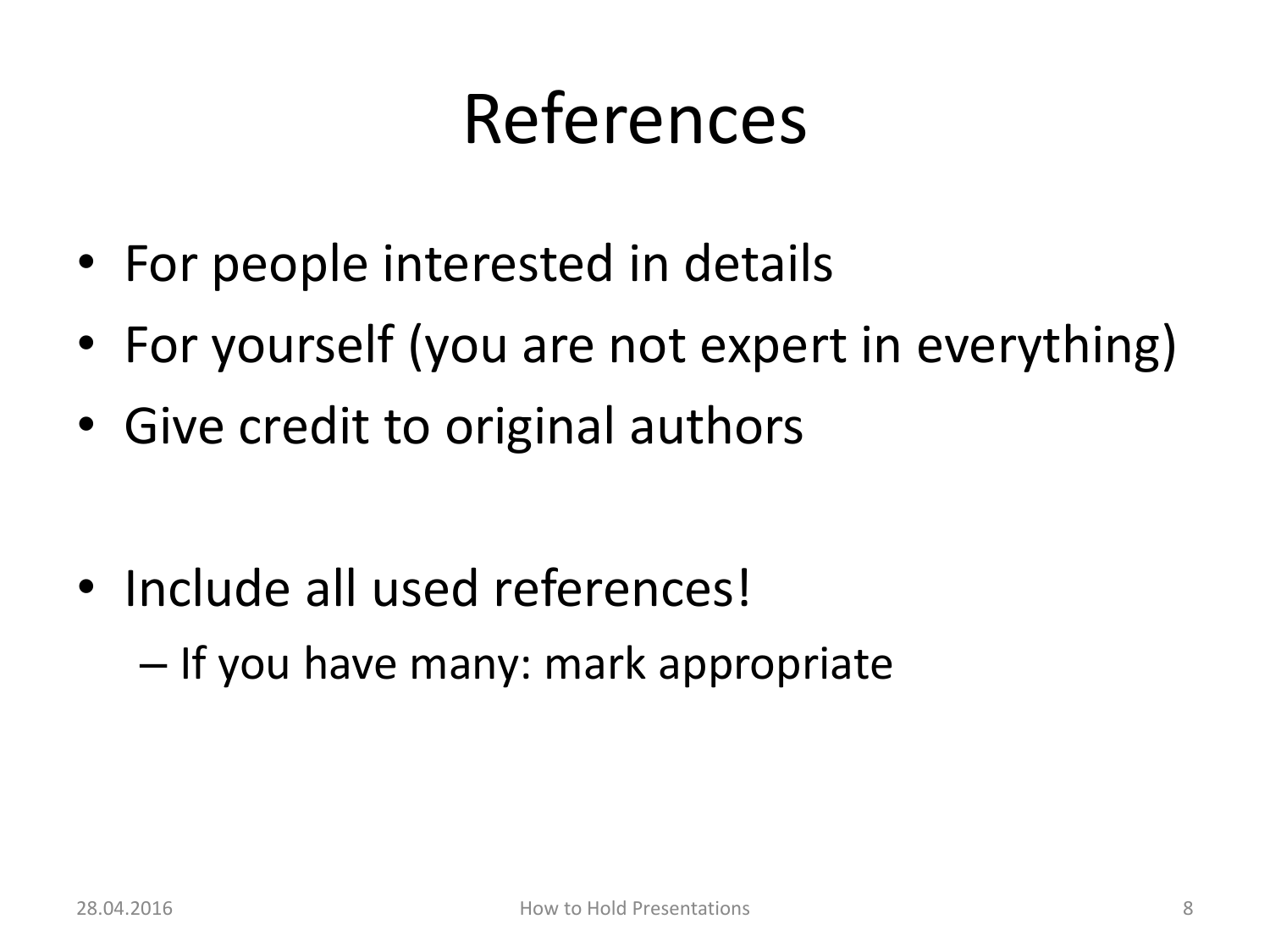## Plagiarism

- What is it?
	- Not-crediting the original authors e.g. in
		- pictures
		- slides
		- ideas

• Can ruin your career (or at least your grade)!